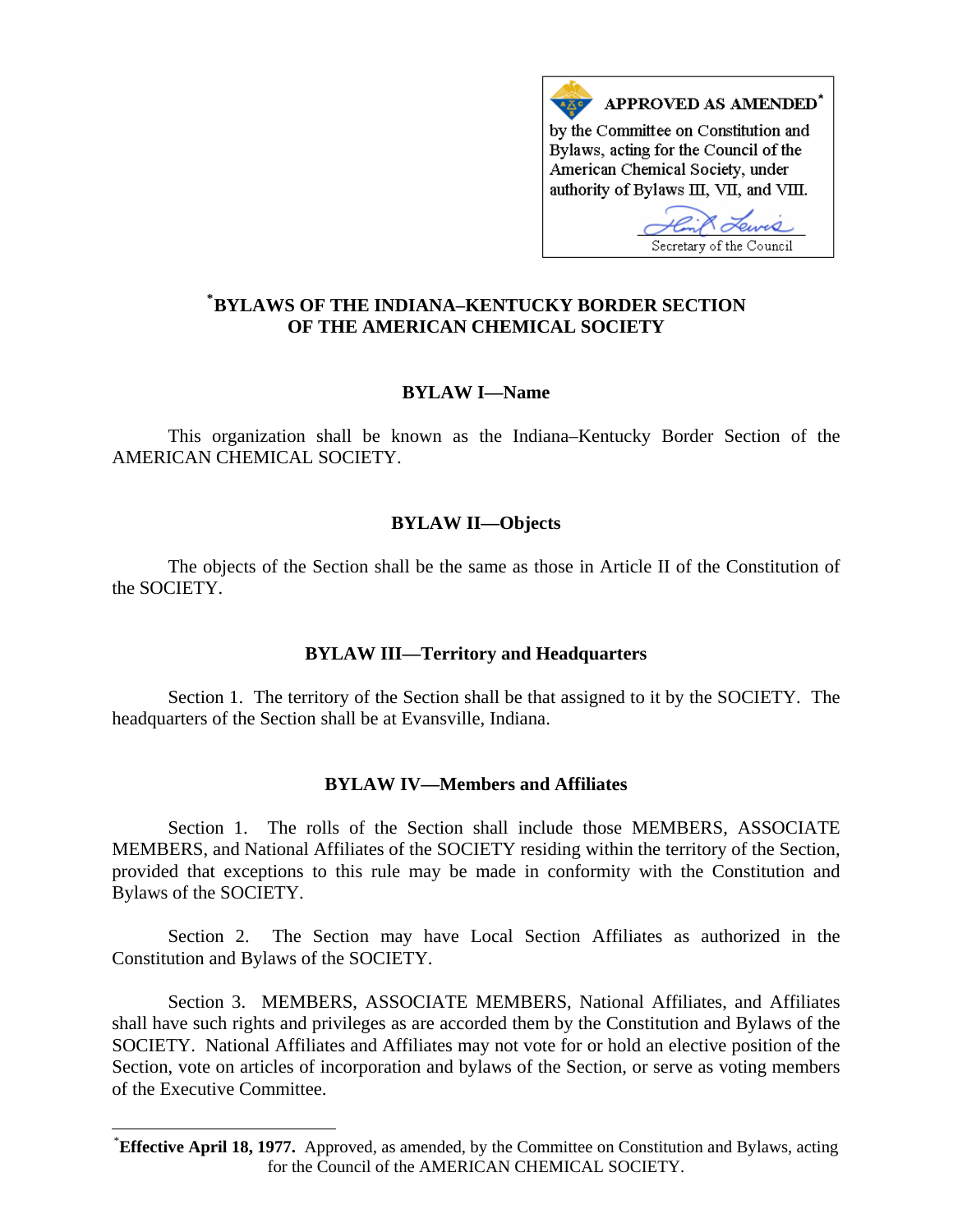#### **BYLAW V—Organization**

Section 1. The officers of the Section shall be a Chair, Vice-Chair, Secretary and Treasurer. The offices of Secretary and Treasurer may be held by the same person.

Section 2. The Section shall have Councilors and Alternate Councilors as provided in the Constitution and Bylaws of the SOCIETY.

Section 3. The Executive Committee shall consist of the officers of the Section, and the immediate Past Chair, the Councilors, the Alternate Councilors, and the member-at-large.

Section 4. All officers, councilors, alternate councilors, and other persons elected by the members shall be chosen from the MEMBERS.

### **BYLAW VI—Manner of Election and Terms of Office**

Section 1. Except for the Secretary, the elected officers of the Section shall serve for a term of one year, beginning on January 1st or until their successors are elected. The Vice-Chair shall succeed to the office of Chair upon completion of his term of office. The Secretary shall serve for a term of three years.

Section 2. Councilors and alternate councilors shall be elected for a term of three years, beginning on January 1.

Section 3. The one member-at-large shall be elected for a term of one year at the November meeting.

Section 4. In the event of a vacancy in the office of Chair, the Vice-Chair shall assume the added duties of Chair for the unexpired term. All other vacancies shall be filled by the Executive Committee by interim appointment for the period up to the next annual election, at which time the Section shall choose a member to fill out the unexpired term, if any. In the event the office of Vice-Chair is filled by such interim appointment, the Section shall elect both a Chair and a Vice-Chair at its annual election.

Section 5. Within the month of October, the Chair, in conference with the officers and councilors, shall appoint a committee of 3 or more members to select two or more nominees for each position to be filled at the ensuing election. The consent of each nominee is to be obtained prior to public proposal.

Section 6. Membership shall be notified of the time and place by mail at least two weeks before the November election meeting.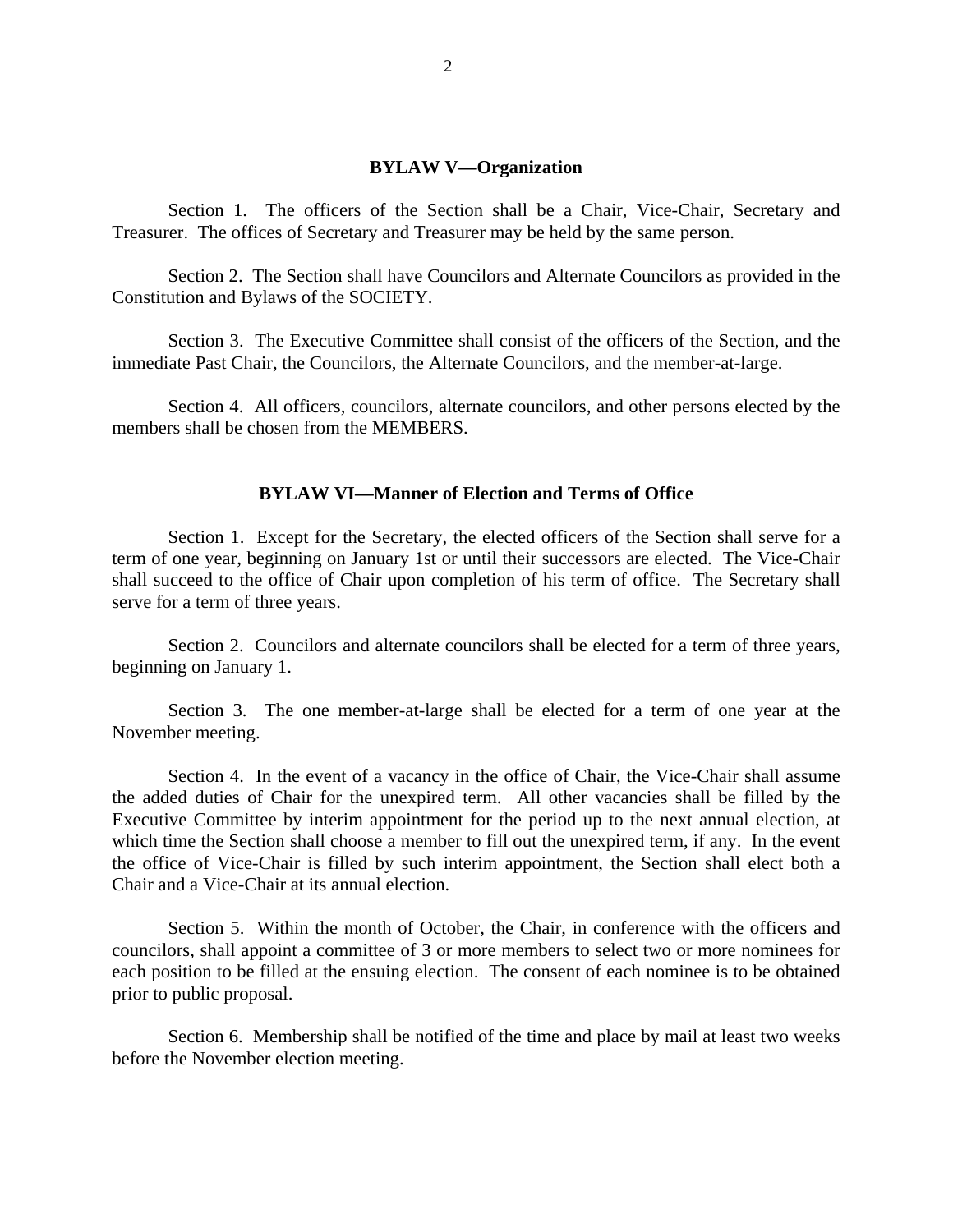Section 7. Names for election to office, other than those presented by the nominating committee, may be nominated by means of a written petition containing at least five (5) signatures of members of the Section, provided the consent of the nominee has been secured.

Section 8. Election for all positions other than Councilor and Alternate Councilor shall be by written ballot at the November meeting, except that the Chair may select an alternate method of balloting if there is no dissenting voice from the members present.

Section 9. Councilors and Alternate Councilors shall be elected by a mail ballot of the members of the Section.

### **BYLAW VII—Duties of Officers and Executive Committee**

Section 1. The duties of the officers shall be those customarily performed by such officers, together with those responsibilities prescribed by the Constitution and Bylaws of the SOCIETY and by these bylaws and such other duties as may be assigned from time to time by the Executive Committee.

Section 2. The Chair of the Section shall serve as Chair of the Executive Committee and shall appoint all committees authorized in these bylaws or by the Executive Committee.

Section 3. The Executive Committee shall be the governing body of the Section and, as such, shall have full power to conduct, manage, and direct the business and affairs of the Section in accordance with the Constitution and Bylaws of the SOCIETY and these bylaws.

### **BYLAW VIII—Committees**

There shall be the following standing committees:

Membership Program **Publicity** Publications Employment Hospitality Professional and Economic Relations Scientific Award Student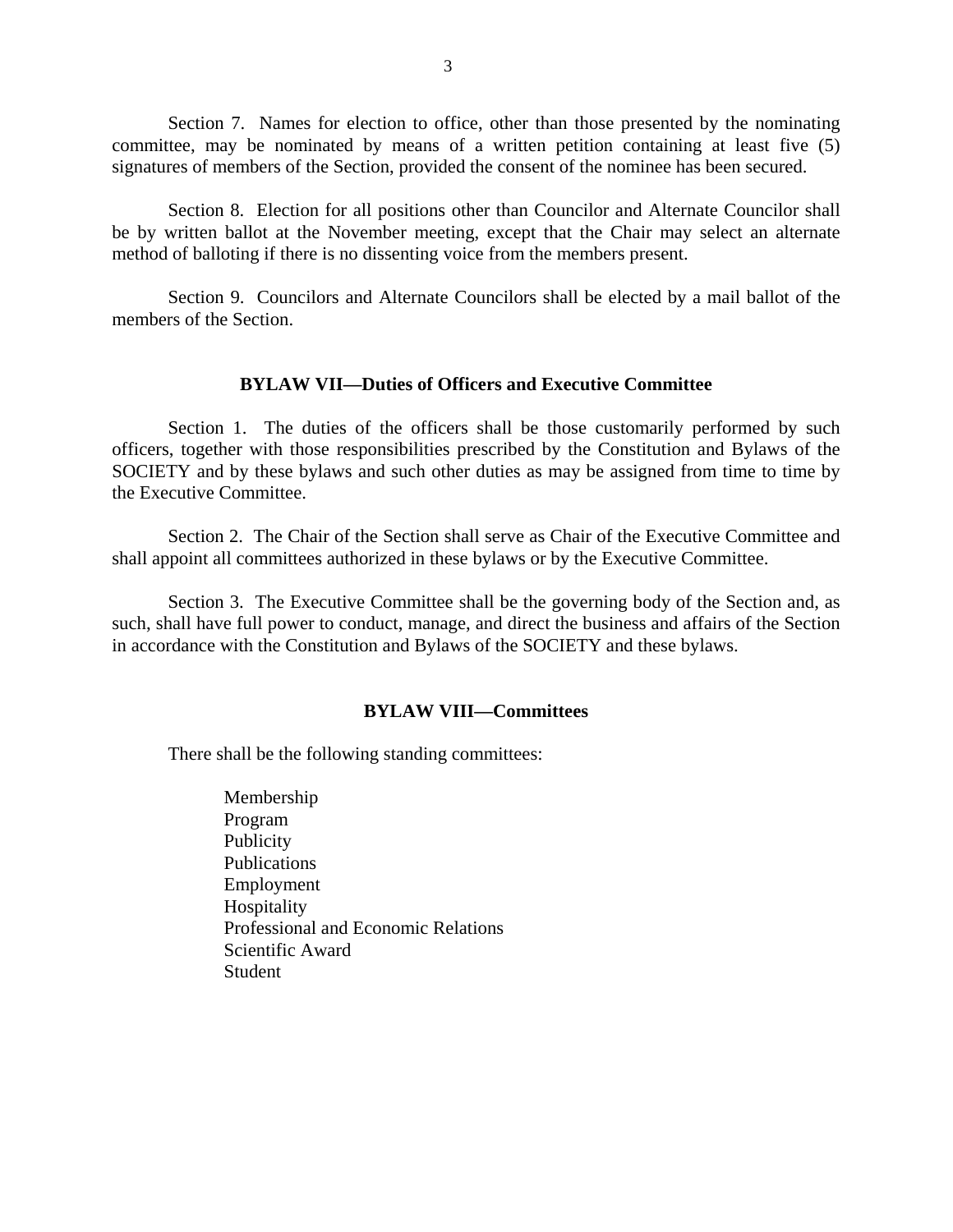### **BYLAW IX—Meetings**

Section 1. The Section shall hold not less than 8 regular meetings each year, one of which shall be the November election meeting.

Section 2. The Section may hold special meetings at the call of the Executive Committee or at the request of 5 members of the Section. The notices of the special meetings shall state the exact nature of the business to be considered and no other business shall be transacted at such meetings.

Section 3. Due notice of all meetings shall be sent to each member and National Affiliate of the Section. A quorum for all meetings shall consist of 15 percent of the members of the Section. In the absence of a quorum, all meetings shall adjourn to a date.

Section 4. At the regular meetings of the Section, the order of business shall be as follows:

- a. Minutes of the last meeting
- b. Treasurer's report
- c. Executive reports and committee reports
- d. Old business
- e. New business

The foregoing order of business may be suspended by a majority vote of the members present at a regular meeting. The rules of order in the conduct of Section meetings, not specifically provided in these bylaws, shall be Robert's "Rules of Order."

Section 5. The Executive Committee shall meet upon due notice to its members at the call of the Chair or at the request of a majority of the members of the Committee. In the absence of a quorum, which shall be a majority of the members of the Executive Committee, called meetings of the Executive Committee shall adjourn to a date.

### **BYLAW X—Dues**

Section 1. All members of the Section, except MEMBERS in emeritus status of the SOCIETY, and National Affiliates may be assessed such annual Local Section dues as may be set by the Executive Committee. Such Local Section dues may not exceed \$2 per year.

Section 2. The annual dues of Local Section Affiliates shall be set by the Executive Committee in accordance with the Constitution and Bylaws of the SOCIETY. Failure to pay such dues in advance shall automatically terminate the affiliation.